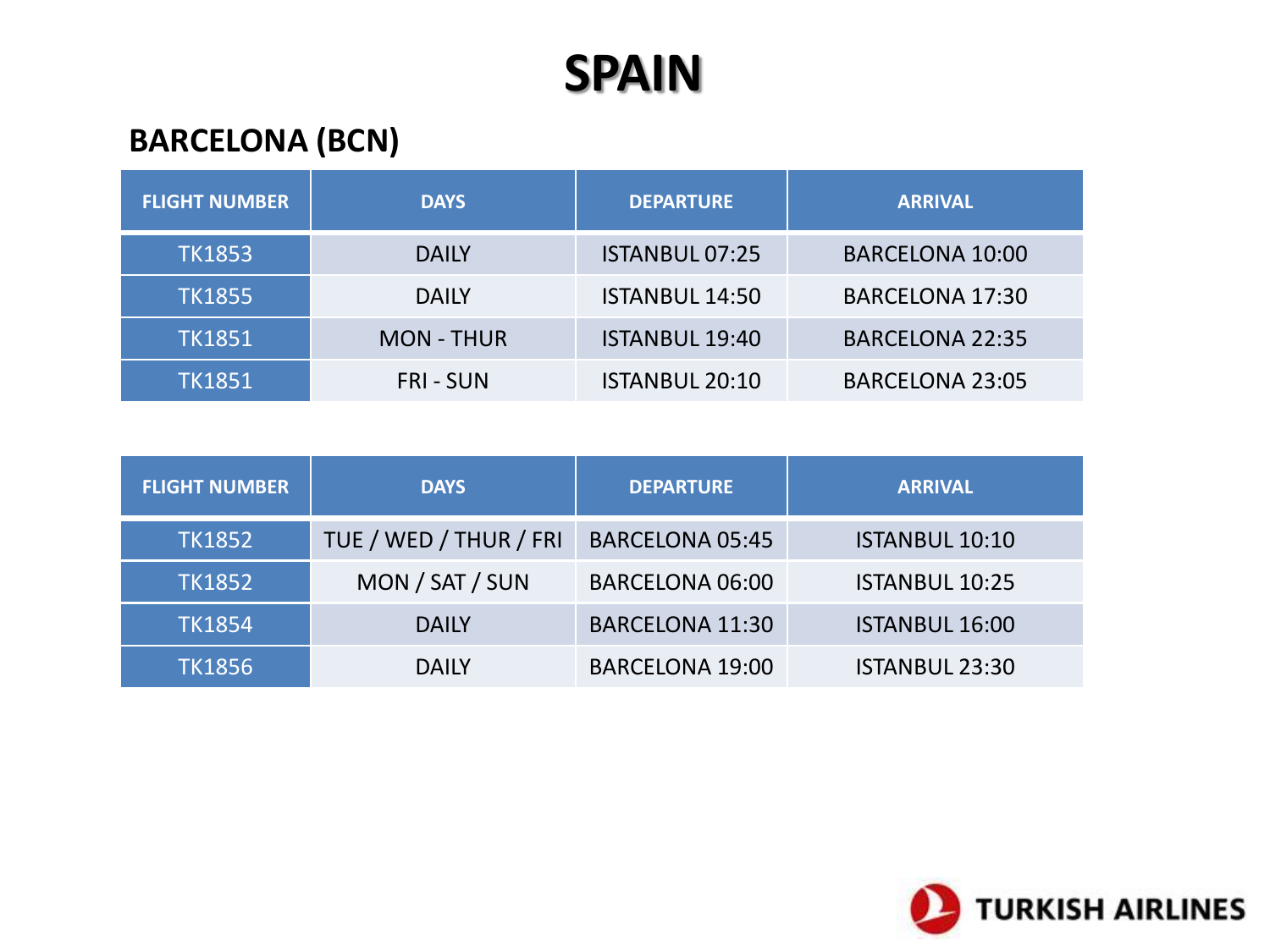## **MADRID (MAD)**

| <b>FLIGHT NUMBER</b> | <b>DAYS</b>                          | <b>DEPARTURE</b>      | <b>ARRIVAL</b>      |
|----------------------|--------------------------------------|-----------------------|---------------------|
| <b>TK1857</b>        | <b>DAILY</b>                         | <b>ISTANBUL 07:05</b> | <b>MADRID 10:35</b> |
| <b>TK1357</b>        | <b>THURSDAY</b>                      | <b>ISTANBUL 09:40</b> | <b>MADRID 13:05</b> |
| <b>TK1357</b>        | MON / TUE / WED / FRI<br>/ SAT / SUN | <b>ISTANBUL 10:15</b> | <b>MADRID 13:40</b> |
| <b>TK1859</b>        | <b>DAILY</b>                         | <b>ISTANBUL 13:20</b> | MADRID 1650         |

| <b>FLIGHT NUMBER</b> | <b>DAYS</b>                          | <b>DEPARTURE</b>    | <b>ARRIVAL</b>        |
|----------------------|--------------------------------------|---------------------|-----------------------|
| <b>TK1858</b>        | <b>DAILY</b>                         | <b>MADRID 12:10</b> | <b>ISTANBUL 17:25</b> |
| <b>TK1358</b>        | <b>THU</b>                           | <b>MADRID 14:05</b> | <b>ISTANBUL 19:15</b> |
| <b>TK1358</b>        | MON / TUE / WED /<br>FRI / SAT / SUN | <b>MADRID 14:35</b> | <b>ISTANBUL 19:45</b> |
| <b>TK1860</b>        | <b>DAILY</b>                         | <b>MADRID 18:20</b> | <b>ISTANBUL 23:30</b> |

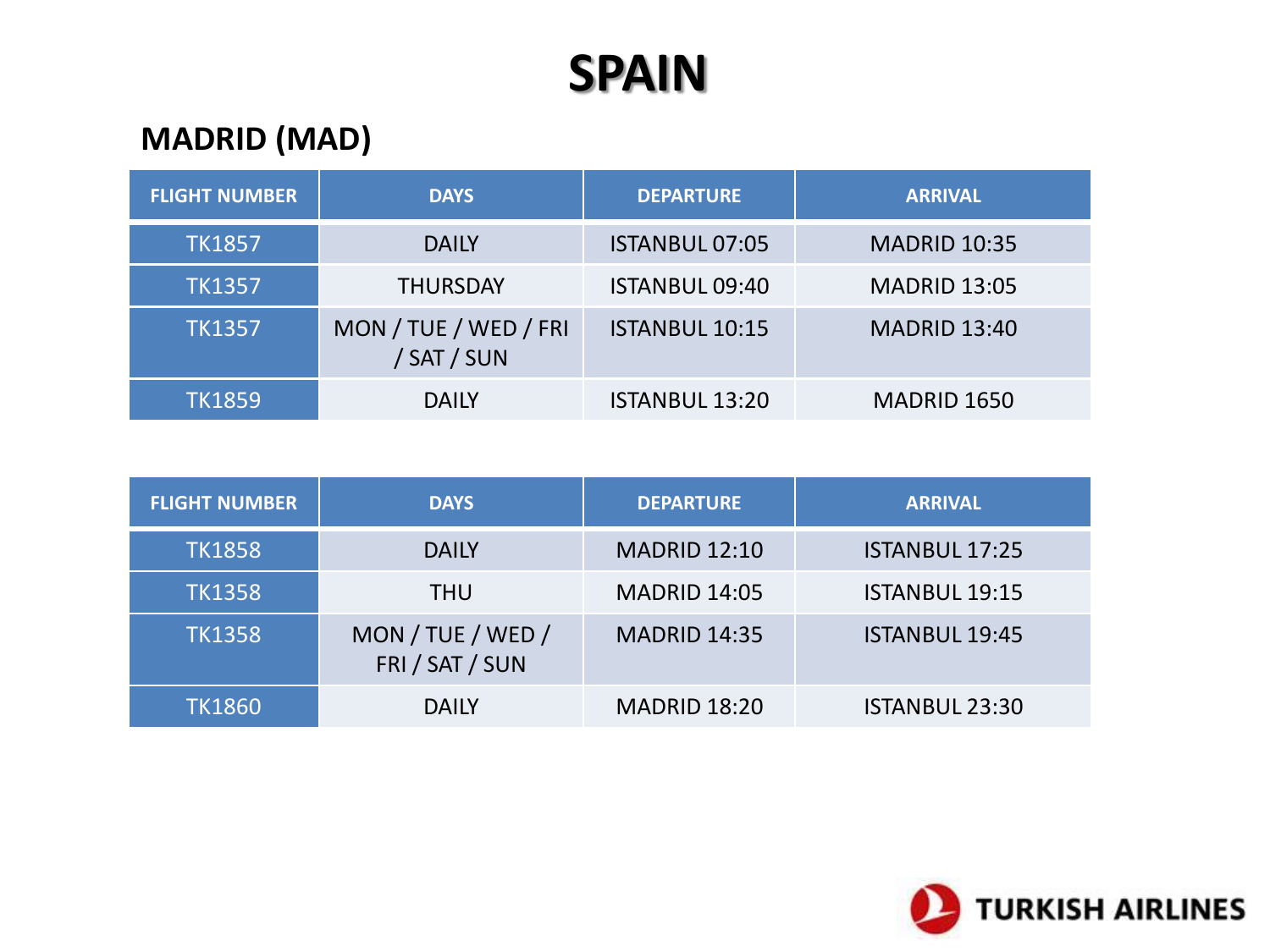#### **BILBAO (BIO)**

| <b>FLIGHT NUMBER</b> | <b>DAYS</b> | <b>DEPARTURE</b>      | <b>ARRIVAL</b>        |
|----------------------|-------------|-----------------------|-----------------------|
| <b>TK1315</b>        | TUE / FRI   | <b>ISTANBUL 08:30</b> | <b>BILBAO 11:35</b>   |
| <b>TK1317</b>        | WED / SAT   | <b>ISTANBUL 13:20</b> | <b>BILBAO 16:35</b>   |
|                      |             |                       |                       |
| <b>FLIGHT NUMBER</b> | <b>DAYS</b> | <b>DEPARTURE</b>      | <b>ARRIVAL</b>        |
| <b>TK1316</b>        | TUE / FRI   | <b>BILBAO 12:30</b>   | <b>ISTANBUL 17:30</b> |

#### **MALAGA (AGP)**

| <b>FLIGHT NUMBER</b> | <b>DAYS</b>  | <b>DEPARTURE</b>      | <b>ARRIVAL</b>        |
|----------------------|--------------|-----------------------|-----------------------|
| <b>TK1305</b>        | <b>DAILY</b> | <b>ISTANBUL 08:20</b> | <b>MALAGA 12:05</b>   |
| <b>TK1303</b>        | <b>DAILY</b> | <b>ISTANBUL 13:20</b> | <b>MALAGA 17:00</b>   |
|                      |              |                       |                       |
| <b>FLIGHT NUMBER</b> | <b>DAYS</b>  | <b>DEPARTURE</b>      | <b>ARRIVAL</b>        |
| <b>TK1306</b>        | <b>DAILY</b> | <b>MALAGA 13:00</b>   | <b>ISTANBUL 18:20</b> |